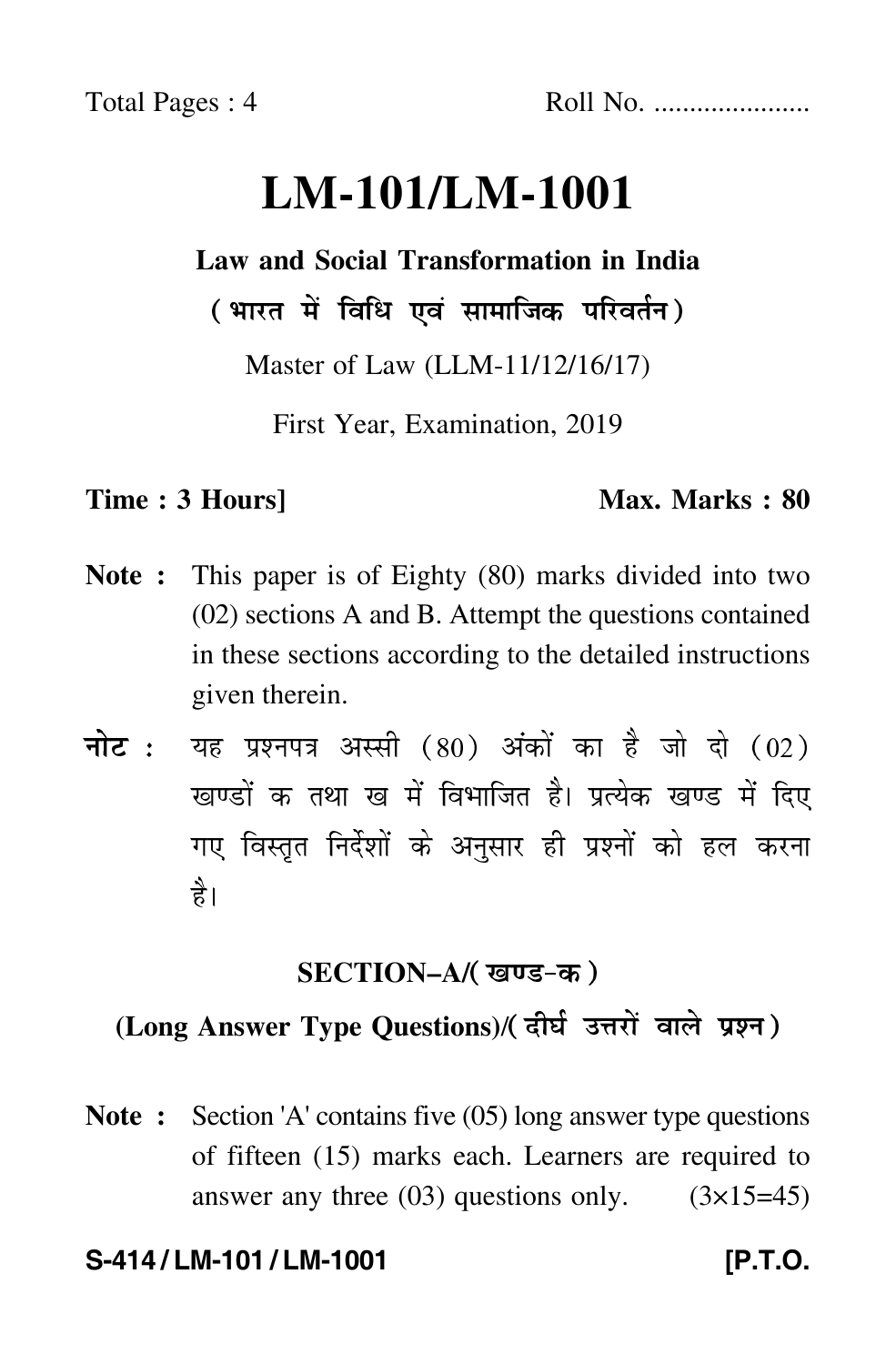- नोट : खण्ड 'क' में पाँच (05) दीर्घ उत्तरों वाले प्रश्न दिये गये हैं, प्रत्येक प्रश्न के लिए पन्द्रह (15) अंक निर्धारित हैं। शिक्षार्थियों को इनमें से केवल तीन प्रश्नों के उत्तर देना हैं।
- "The process of social transformation is not simple 1. mathematical process producing desired results." Comment and explain.

"सामाजिक परिवर्तन की प्रक्रिया सामान्य गणितीय प्रक्रिया नहीं है। जिसके वांछित परिणाम निकलते हैं।" समीक्षा कीजिए तथा उदाहरण दीजिए।

 $2.$ Point out the positive and negative role of religion in the growth of law in India.

भारत में विधि के विकास में धर्म की सकारात्मक और नकारात्मक भमिका बताइए।

3. Discuss Gandhian philosophy of sarvodaya and discuss its principles. How far this philosophy is relevant in the present century?

गांधी जी के सर्वोदय दर्शन पर प्रकाश डालिए और इसके सिद्धान्त बताइए। यह दर्शन वर्तमान सदी में कहां तक संगत है?

 $\overline{4}$ . In the light of contemparary developments, point out the limits of law in introducing population control in India. समकालीन घटनाक्रम के आलोक में भारत में जनसंख्या नियंत्रण विधि लागू करने की सीमाएं बताइए।

#### S-414/LM-101/LM-1001  $121$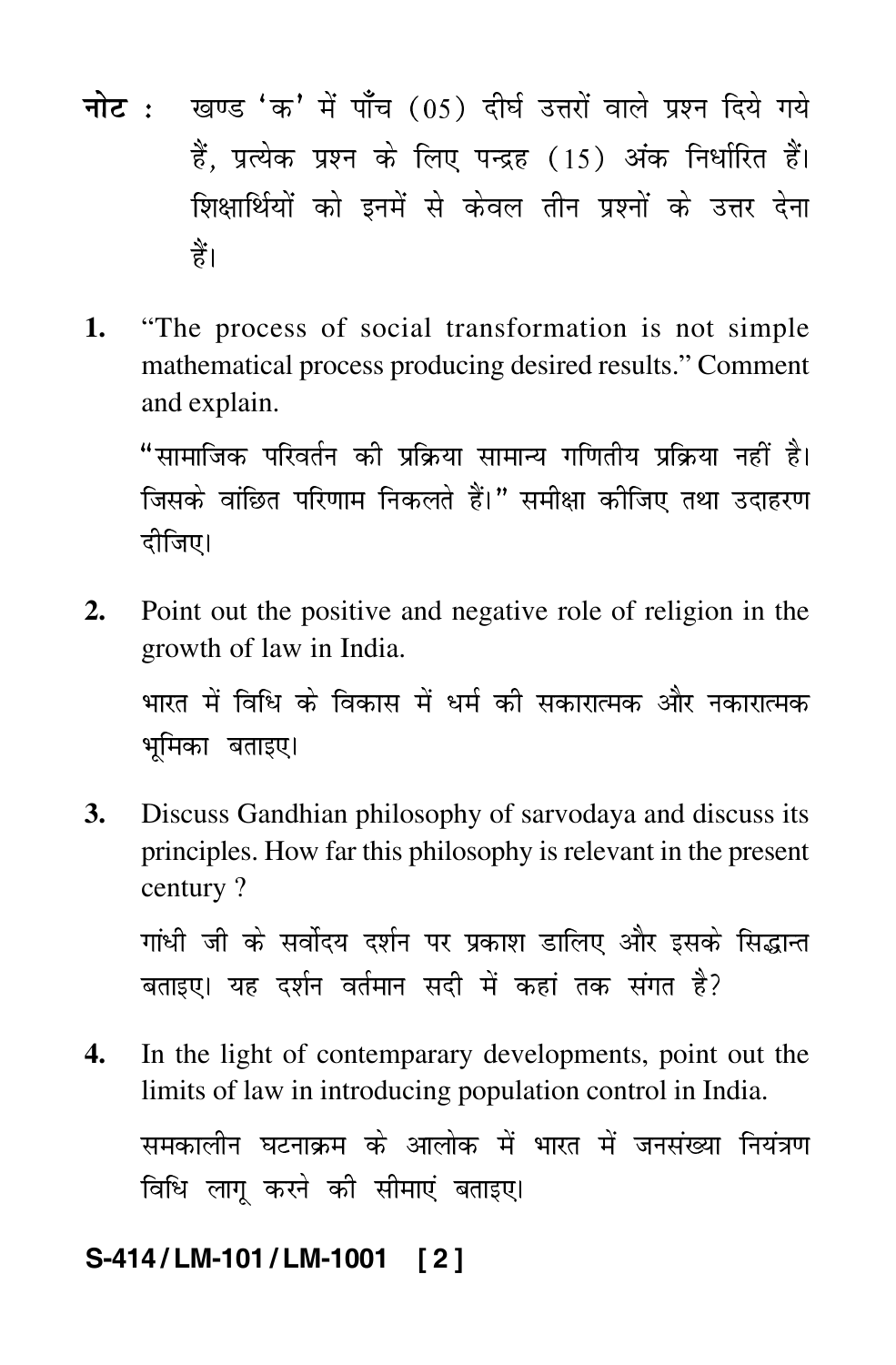**5.** Write a critical essay on Sexual Harassment of women at workplace (Prevention, Prohibition and Redressal) Act, 2013.

महिलाओं का कार्यस्थल पर लीगक उत्पांडन (निवारण, प्रतिषेध एव प्रतिदोष) अधिनियम 2013 पर आलोचनात्मक लेख लिखे<mark>।</mark>

### **SECTION–B/**

## (Short Answer Type Questions)/(लघ उत्तरों वाले प्रश्न)

- **Note :** Section 'B' contains eight (08) short answer type questions of seven (07) marks each. Learners are required to answer any five (05) questions only.  $(5 \times 7 = 35)$
- <mark>नोट</mark> : खण्ड 'ख' में आठ (08) लघु उत्तरों वाले प्रश्न दिये गये हैं, प्रत्येक प्रश्न के लिए सात (07) अंक निर्धारित हैं। शिक्षार्थियों को इनमें से केवल पाँच (05) प्रश्नों के उत्तर देने हैं।
- **1.** Point out the role of law in Social change in India after 1950.

1950 के पश्चात् के भारत में सामाजिक परिवर्तन में विधि को भूमिका पर प्रकाश डालिए।

**2.** What is common law and how far it finds place in the constitution of India, 1950 ? कॉमन-लॉ (सामान्य विधि) से आप क्या समझते हैं और यह भारत के सोवधान, 1950 में किस सोमा तक हैं?

### **S-414 / LM-101 / LM-1001 [ 3 ] [P.T.O.**